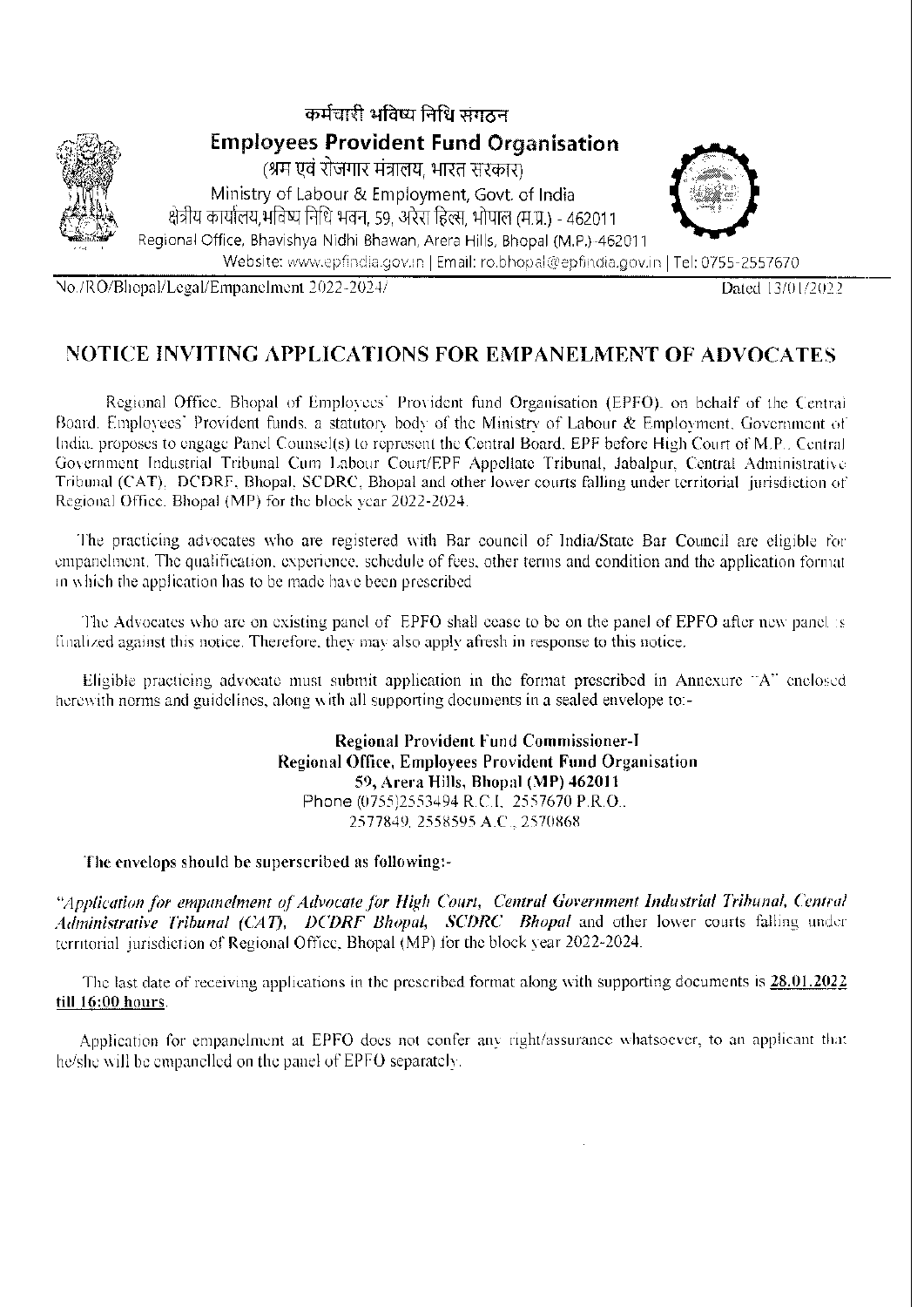#### GUIDELINES FOR EMPANELMENT OF ADVOCATESI

Following are the guidelines provided to regulate the manner and procedure for empanelling the advocates to represent and assist EPFO before various courts and for regulating the referrals of the case and payment of fee / remuneration. These quidelines shall supersede all existing instructions in this regard, if any, and is subject to change without assigning any reason.

## 1. Eligibility of Empanelment:-

Before filling the application form, the candidates are advised to carefully read and follow the eligibility criteria, instructions and terms & conditions for empanelment of Advocates in EPFO mentioned herein below:-

- (i) Be enrolled / registered as an advocate with the State Bar Council.
- (ii) Have a minimum, relevant experience of 10 (Ten) years of handling Civil, Service, Labour matters, Arbitration matters and other cases before the court with a fair knowledge of Labour Laws with special reference to Employees' Provident Funds and Miscellaneous Provision, Act, 1952 (E,P,F. and M.P. Act,I952).

## 2. Tenure of Empanelment:-

The empanelment will be valid for the block year 2022-2024. Performance of empanelled advocates shall be reviewed at regular intervals for continuance in the panel of Advocate.

## 3. Payment of Fee and other conditions:-

- (i) The fee payable to the advocates shall be governed by the Schedule of fee annexed as **Annexure "C"** with these quidelines as amended from time to time
- by EPFO.<br>(ii) The Competent Authority shall have the right in exceptional cases to approve the payment of a higher fee than the fee mentioned in the annexed schedule keeping in view the importance of the matter and the efforts put in by the advocate in a particular case.
- (iii) No retainer fee shall be paid to any panel advocate merely because such advocate has been empanelled.

#### 4. Procedure for Empanelment:-

- a. The applicant advocate must apply in the format prescribed by the Regional Office, Bhopal only. No other format will be entertained.
- b. An applicant advocate willing to be empanelled for more than one forum may apply separately for each forum.
- c, Any application received after the last date prescribed in the advertisement shall not be entertained. In case of submission of application through email, it has to be followed by hard copy with original signature of applicant, to be received by the stipulated date.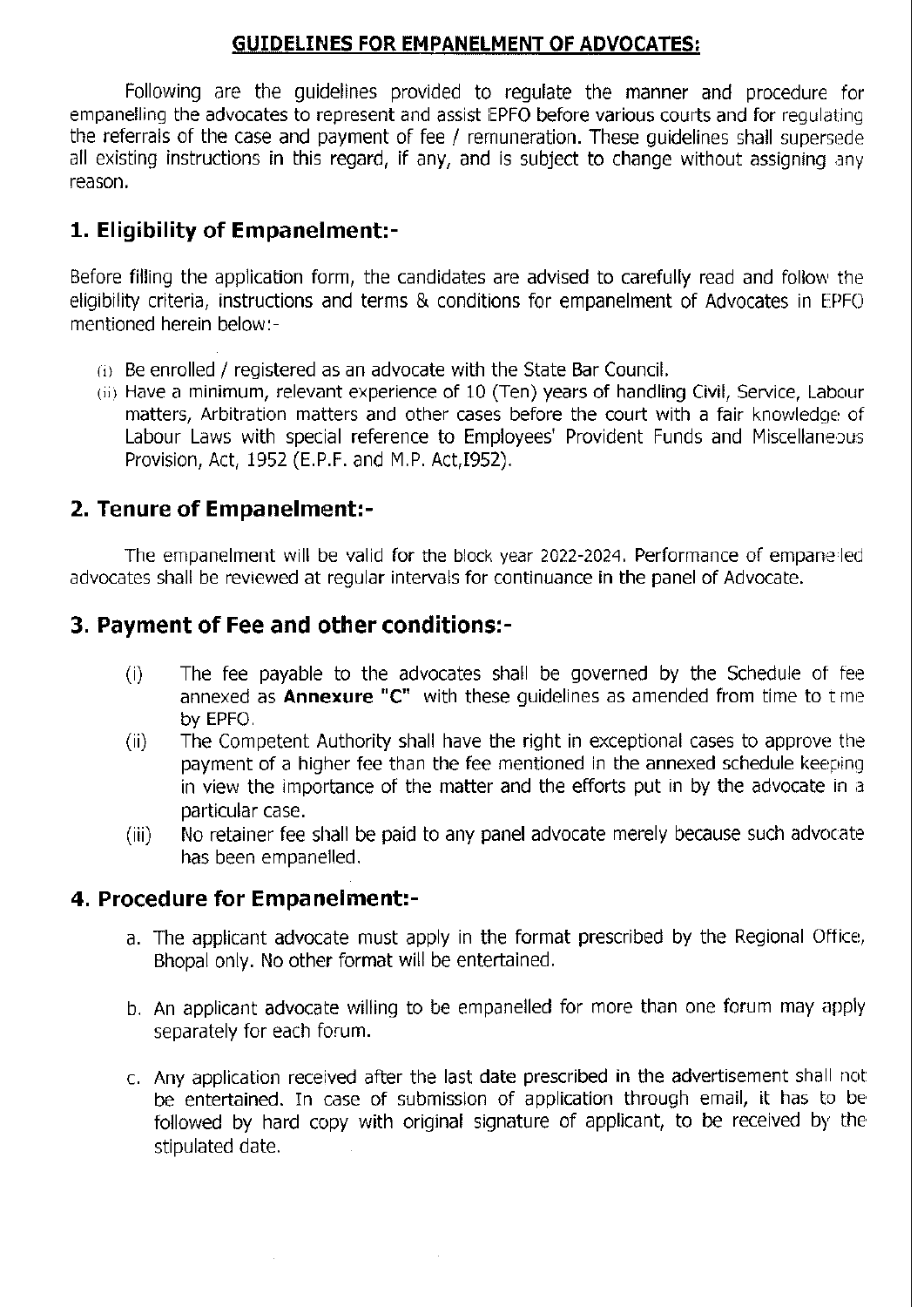- d. No applicant advocate shall be called for interaction unless he / she satisfies the eligibility conditions and is shortlisted for the same.
- e. Depending upon the requirement and number of applications received, Regional 0ffice, Bhopal reserves the right to shortlist the candidates to be called for interaction andto be empanelled.
- f. Merely fulfilling the eligibility criteria will not confer any right on an applicant advocate to be called for interaction and to be selected.
- g. The decision of the competent authority regarding short listing and selection of the candidates shall be final.
- h. Canvassing in any form shall be treated as a disqualification. The candidature of such applicants shall be cancelled forthwith.
- i, The applicant advocate shall bring original documents at the time of interaction for verification.
- j. Letter to applicant advocates confirming their empanelment will be issued by Regional Office, Bhopal separately.
- k. Date and place of interaction will be intimated by e-mail to short-listed advocates.

## s. Duties of the Empanelled Advocates:

- a. The Advocate shall not advise any party or accept any case against the EPFO, CBT (EPF), any officer of EPFO in which he  $/$  she has appeared or is likely to be called upon to appear for or advise which is likely to affect or lead to litigation against EPFO/ cBT (EPF).
- b. Timely appearance of the advocate to contest the cases for EPFO/CBT (EPF)/concerned officer of EPFO in the Court is a must. His / her absence in the Court, without any reasonable ground and notice in advance, will not be accepted.
- c. Regional Office, Bhopal sends the information to the panel advocates through e-mail regarding entrustment of a case and after receiving the e- mail, it is duty of the panel advocates to collect brief/ copy of petition alongwith assignment letter from the Regional Office, Bhopal at the earliest.
- d. Regional Office, Bhopal /EPFO is free to engage any advocate of its own choice and an empanelled advocate shall make no claim that he / she alone should be entrusted with EPFO's legal matter(s).
- e. Refusal by any advocate to accept any work without any reasonable cause (e.g. on grounds of conflict of interest) may entail removal of such advocate from the panel, forthwith without waiting for the empanelment period to expire.
- f. The advocate shall accept the terms and conditions of empanelment as determined by EPFO from time to time.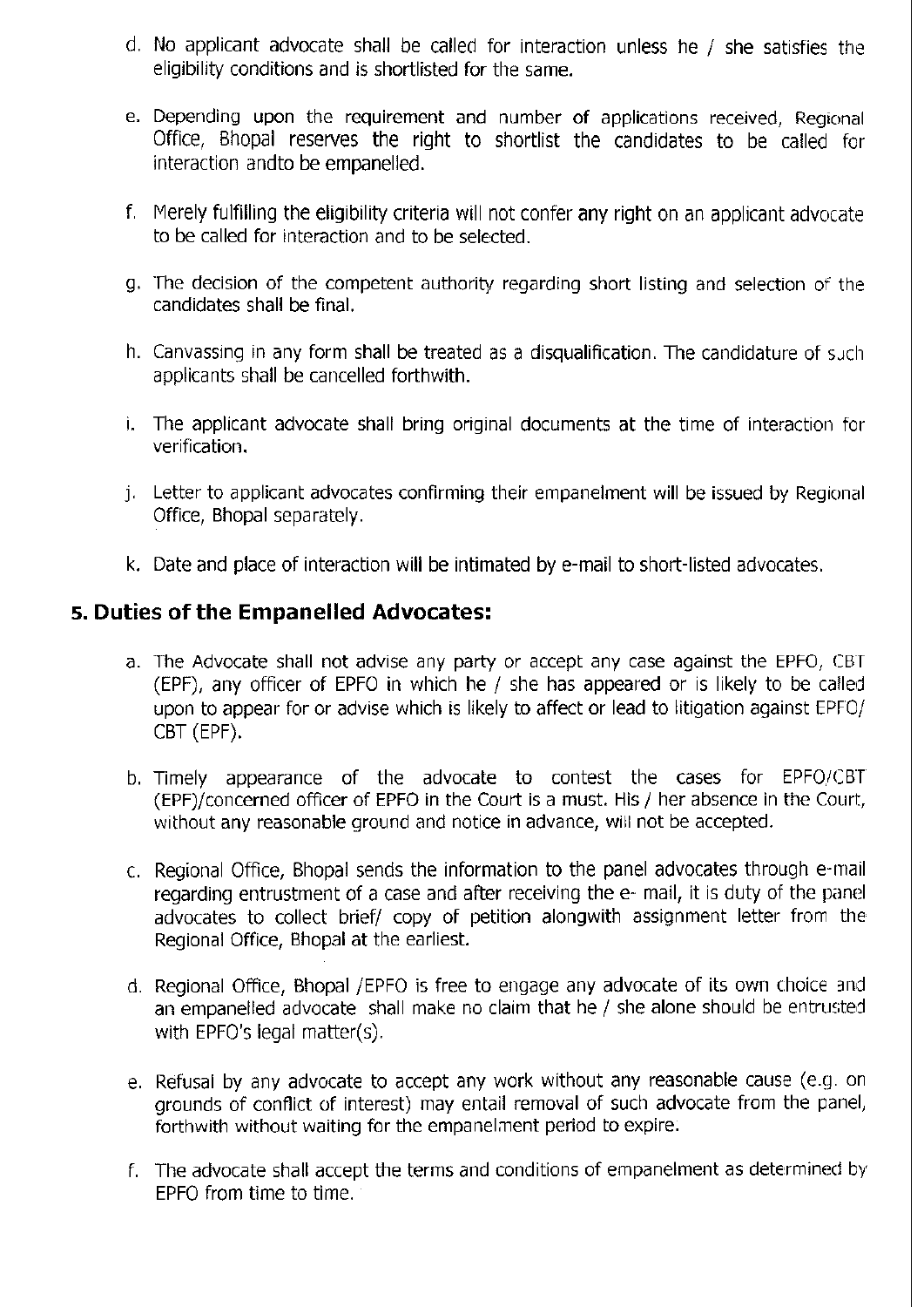- g. In order to ensure that there is effective check on the cases being conducted, the advocates on panel must report status of each case after each date of hearing. Failure to submit status report will be a ground for removal of the advocate concerned from the panel.
- h. In cases where on the request of the Union of India, Ministry of Labour & Employmen have also to be represented, no extra fee shall be paid to the advocate to watch and safeguard the interests of Union of India, Ministry of Labour & Employment.
- i. If required, the advocate shall render all assistance to Special or Senior Counsel engaged in a particular cases before the Supreme Court, High Court and other judicial fora.
- The advocate shall keep Regional Office, Bhopal informed and updated on important j.developments in the assigned cases, dates of hearing, orders of the court (on the date of its pronouncement), supplying copy of orders/ iudgment etc.
- k. The advocate shall furnish monthly statement about the cases represented by him  $/$ her before the CAT, High Court, DCDRF, SCDRC or any other authority and their outcomes.
- l. When any case attended by him/her is decided against the Organisation, the advocate concerned must give considered opinion regarding the reasons for such adverse qrder and the advisability of filing an appeal from such a decision not later than 5 (five) working days of the order (kuchha copy).
- m. 30% of the fees payable to the advocate shall be deducted if the certified copy of the judgment is not handed over to the Legal Cell of the Regional Office, Bhopal wilhin three days (excluding the time taken by the Court in preparation of the copy) from the date of judgment.

## 6. Removal from Panel:-

Regional Office, Bhopal/EPFO reserves the right to terminate the empanelment of an advocate with one month's notice in writing without assigning any reason. The advocate may also resign from the Organisation by serving one month's notice.

Empanelment is liable to be cancelled due to occurrence of any of the following on part of the advocate:-

- 
- (i) Giving false information in the application for empanelment,<br>(ii) Failing to attend hearing of the case without any sufficient reason and / or prior<br>information.
- information, informations or going against specific instructions,<br>(iv) Threatening, intimidating or abusing any of EPFO's employees, officers or
- representatives,
- (v) Passing on information relating to EPFO's case on to opposite parties or their advocates or any third party which is likely to cause any damage to EPFO's interest.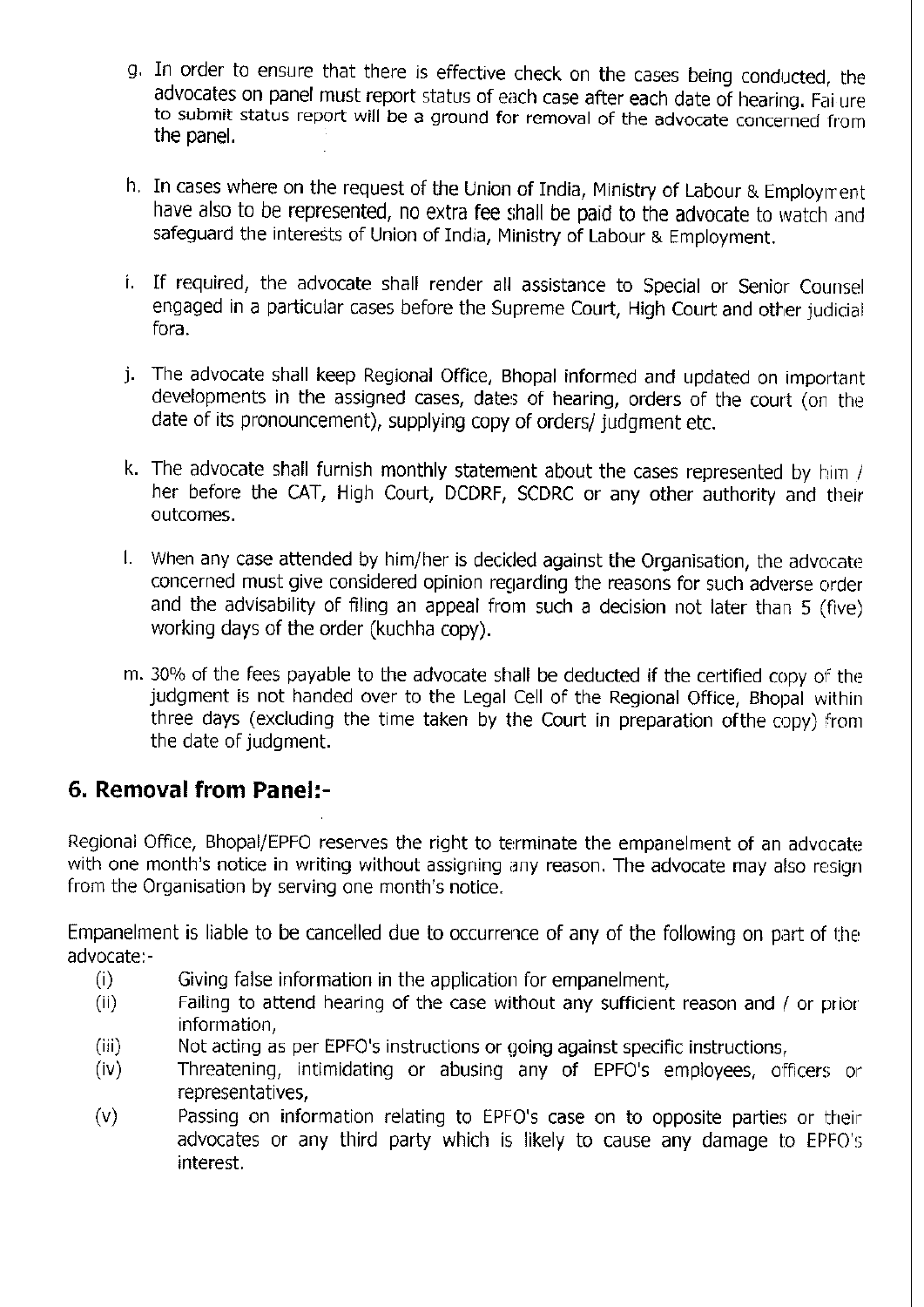- (vi) Giving false or misleading information to EPFO relating to the proceedings of the case,
- (vii) Seeking frequent adjournments or not objecting to adjournments moved by other party without sufficient reason,
- (viii) Frequent absence from court proceedings even if "pass over" or proxy" is obtained by an advocate.

Encl: Annexure A, B & C.

**Regional PF Commissioner** Regional Office, Bhopal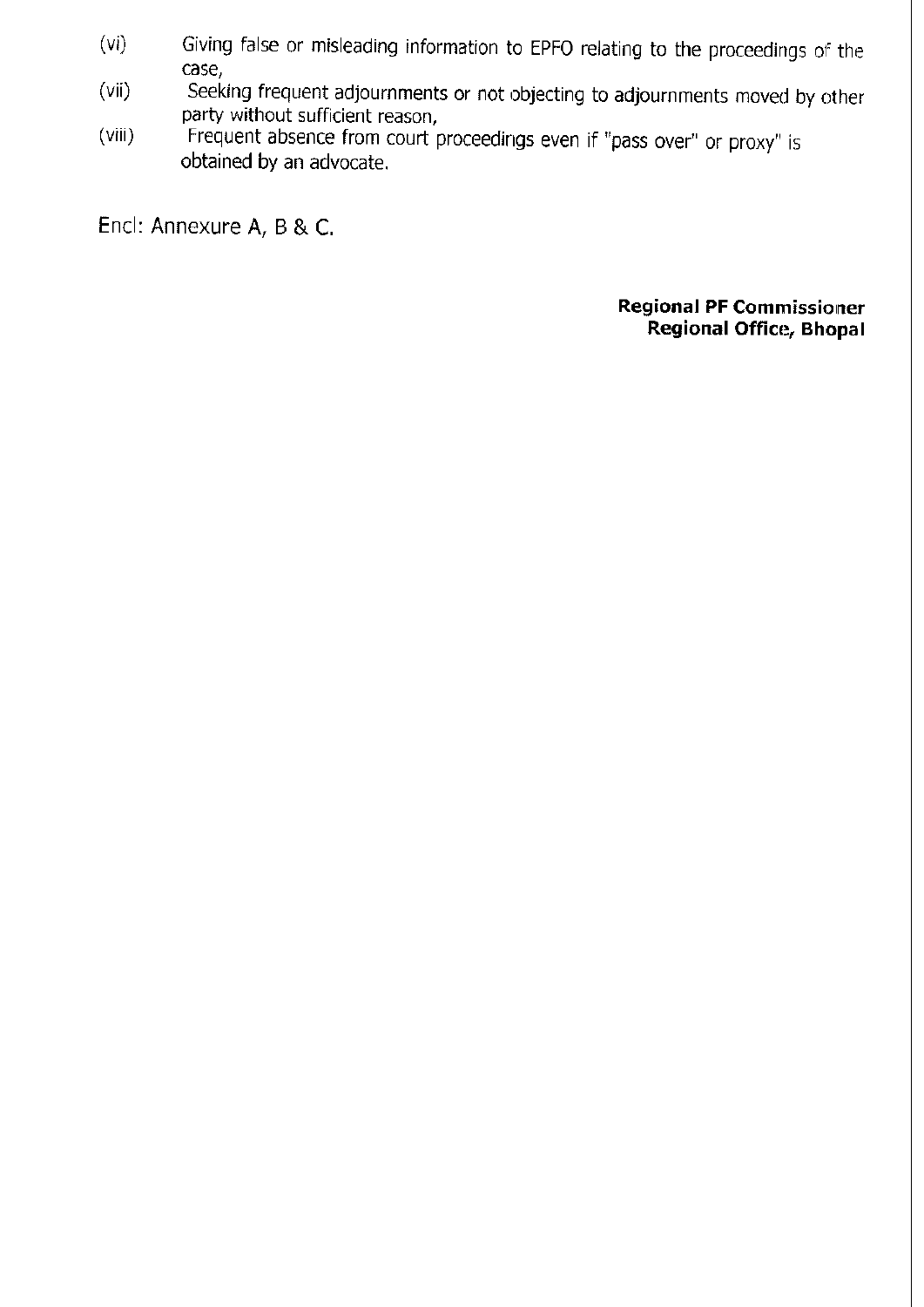APPLICATION NO, (To be filled by EPFO)

## APPLICATION FORM FOR EMPANELMENT IN EPFO, RO, BhopaI (TO BE FILLED IN BY ALL APPLICANT ADVOCATES)

## To,

### The Regional Provident Fund Commissioner, Employees' Provident Fund Organisation, Regional Office, 59, Arera Hills, Bhopal Phone (0755)2553494

| Name (in Block letter)                                |                  |  |
|-------------------------------------------------------|------------------|--|
| <b>Father's name</b>                                  |                  |  |
| Court for which applied                               |                  |  |
|                                                       | <b>CHECKLIST</b> |  |
| List of documents attached (please $\sqrt{}$ )        |                  |  |
| Copy of all certificates & mark -sheets (Xth onwards) |                  |  |
| <b>Experience Certificate</b>                         |                  |  |
| Duly filled Annexure A & B                            |                  |  |
| Others (Please specify): 1.                           |                  |  |
|                                                       |                  |  |

|                | PERSONAL DETAILS (IN BLOCK LETTERS)          |  |  |
|----------------|----------------------------------------------|--|--|
| 1.             | Name in full                                 |  |  |
|                |                                              |  |  |
| 2              | Father's/ Husband's name                     |  |  |
| 3              | Date of Birth                                |  |  |
| $\overline{4}$ | Age on (last date of receipt of application) |  |  |
| 5              | Nationality                                  |  |  |
| 6              | Marital status                               |  |  |
|                | 7 Address for correspondence                 |  |  |
|                | with PIN and phone nos.                      |  |  |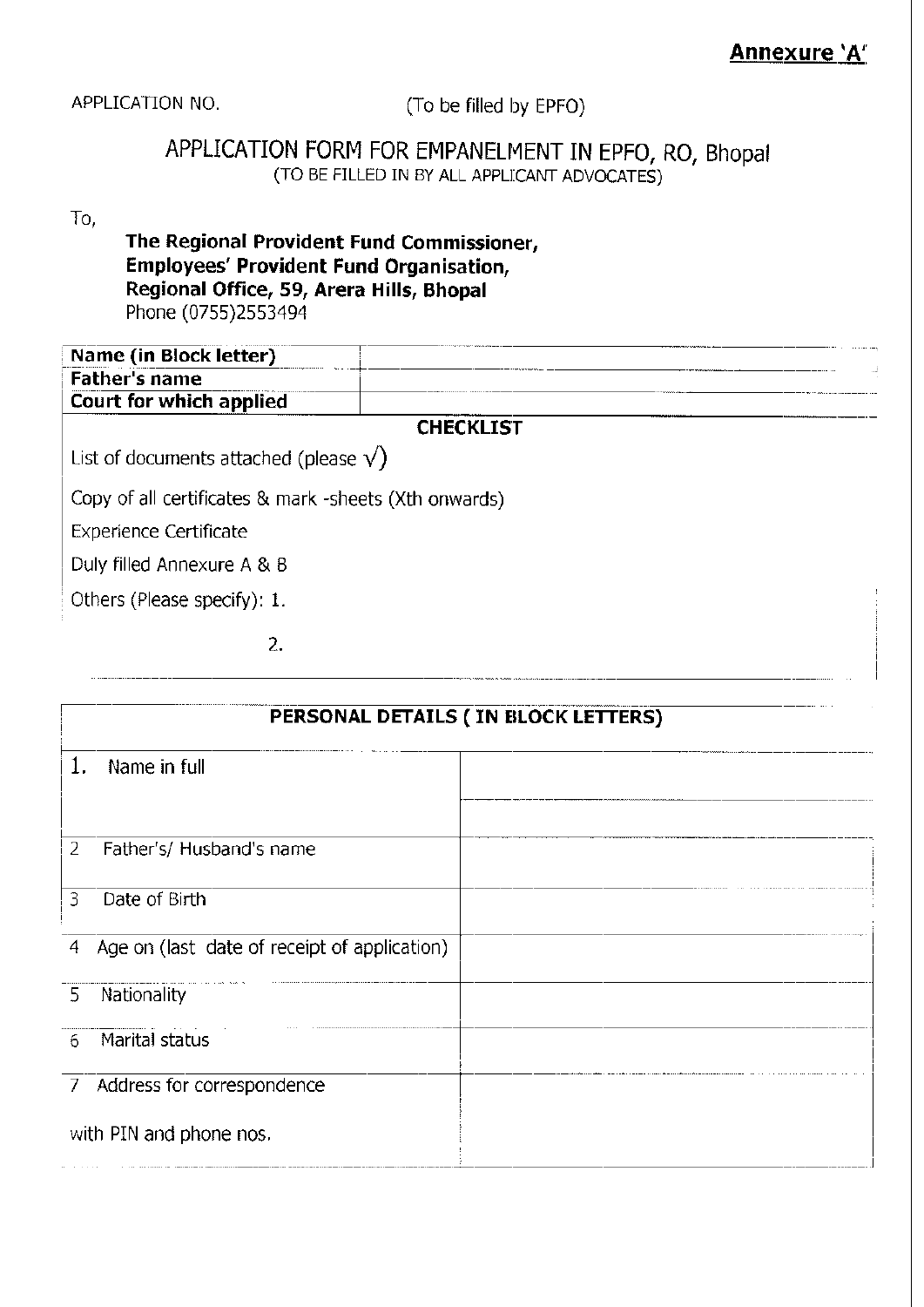| 8 Permanent address                                                                                                                                      |  |
|----------------------------------------------------------------------------------------------------------------------------------------------------------|--|
| with PIN and Phone nos.                                                                                                                                  |  |
|                                                                                                                                                          |  |
| 9 Address of office / chamber, if any<br>with PIN and phone nos.                                                                                         |  |
| 10 Mobile number (s)                                                                                                                                     |  |
| 11 e-mail ID:                                                                                                                                            |  |
| 12. Are you related to any EPFO employee? If<br>so, please give details<br>(viz. Name, Designation, Place of work &<br>relationship with the applicant): |  |

13. Details of Educational qualification (Commencing with Matriculation or equivalent examination):

| Examination<br>passed                         | Name of the<br>Board/<br>University | Class<br>Division | <b>or</b> | % of Marks | Subjects | Year<br>passing | оf |
|-----------------------------------------------|-------------------------------------|-------------------|-----------|------------|----------|-----------------|----|
| 10 <sup>th</sup> /Matriculation               |                                     |                   |           |            |          |                 |    |
| 12 <sup>th</sup> /Intermediate                |                                     |                   |           |            |          |                 |    |
| Graduation                                    |                                     |                   |           |            |          |                 |    |
| LLB/Law<br>Graduate Degree<br>Post Graduation |                                     |                   |           |            |          |                 |    |
| Other<br>Professional<br>Qualifications       |                                     |                   |           |            |          |                 |    |

14. Whether the applicant is currently on the panel of any other Government Department / PSU/Statutory Body /Autonomous Body etc., and if yes, the details below (Self -certified copy of the Office Order / letter of empanelment may be attached):-

| Name of the Department From | tο |
|-----------------------------|----|
| PSU/Statutory               |    |
| Body/Autonomous Body        |    |
|                             |    |
|                             |    |
|                             |    |
|                             |    |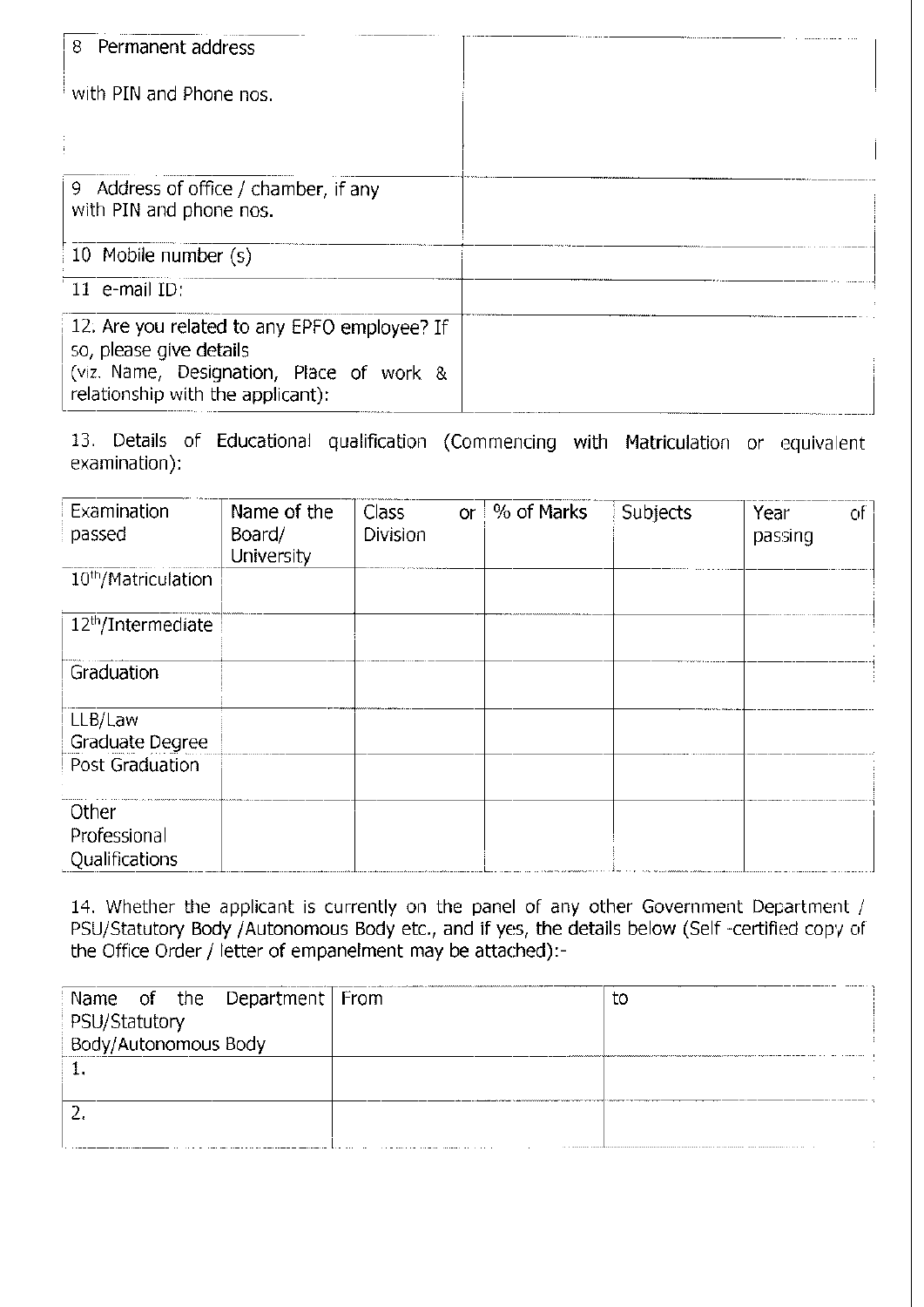15. Whether the applicant has worked as Legal Researcher (LR) attached to any Court / judge?<br>If yes, the details and the synaption desyments If yes, the details and the supporting documents:-

| Name of Court/Judge | Period of Research | Supporting Documents |
|---------------------|--------------------|----------------------|
|                     |                    |                      |
|                     |                    |                      |

16. If one or more advocates are associated as juniors of the applicant, their details be provided below:-

| SL. No. | Name of the advocate | Enrolment no. with date |
|---------|----------------------|-------------------------|
|         |                      |                         |
|         |                      | .                       |

17. Infrastructural facilities available with the applicant be provided below {please tick  $(\vee)$  if available) :-

| Office Space | Office Clerk | Steno/Typist | Support      | Laptop/  | Desktop/Computer |            |
|--------------|--------------|--------------|--------------|----------|------------------|------------|
|              |              |              | <b>Staff</b> | printer/ | Broadband        | internet i |
|              |              |              |              | facility |                  |            |
|              |              |              |              |          |                  |            |

18. No. of cases relating to EPF and MP Act, 1952, if handled earlier:-

| NO. | Title of case (Documentary proof must be attached)<br>_______ |
|-----|---------------------------------------------------------------|
|     | -------<br>-----                                              |

19. Whether the applicant has been engaged (through Vakalatnama) as counsel in any landmark or mother case? If yes, the particulars of the case with copy of the judgment wherein his / her name is recorded as advocate for one of the parties (copy of order/ judgment be attached as proof):-

| -------------------------<br>------------<br>the.<br>оr<br>$\bigcap$ Ir <sup>+</sup><br>ילוי<br>╹╹<br>.<br>.<br> | <b>AAA AAA AAA A</b><br>∸ו≏<br>Jape<br>いいい<br>. <i>.</i>                                                                     | ------- -- -<br>----------<br><br>ıre<br>-Of<br>.ant                        |
|------------------------------------------------------------------------------------------------------------------|------------------------------------------------------------------------------------------------------------------------------|-----------------------------------------------------------------------------|
| .   .____                                                                                                        | a control de composición e construir e a composición e<br>a lower speed to the transfer of the character and construction of | _______________________<br>.<br>the commence of the commence of the comment |

20. Whether Income Tax return is being filed for last five years? Yes/No (If yes, please attach copies of ITRs):-

21. Details of Bank Account / Aadhaar Number be provided below:-

| Bank Account Details (Bank, Account Number,   PAN Number | . Aadhaar Number |
|----------------------------------------------------------|------------------|
| Address of the ranch and IFSC code)                      |                  |
|                                                          |                  |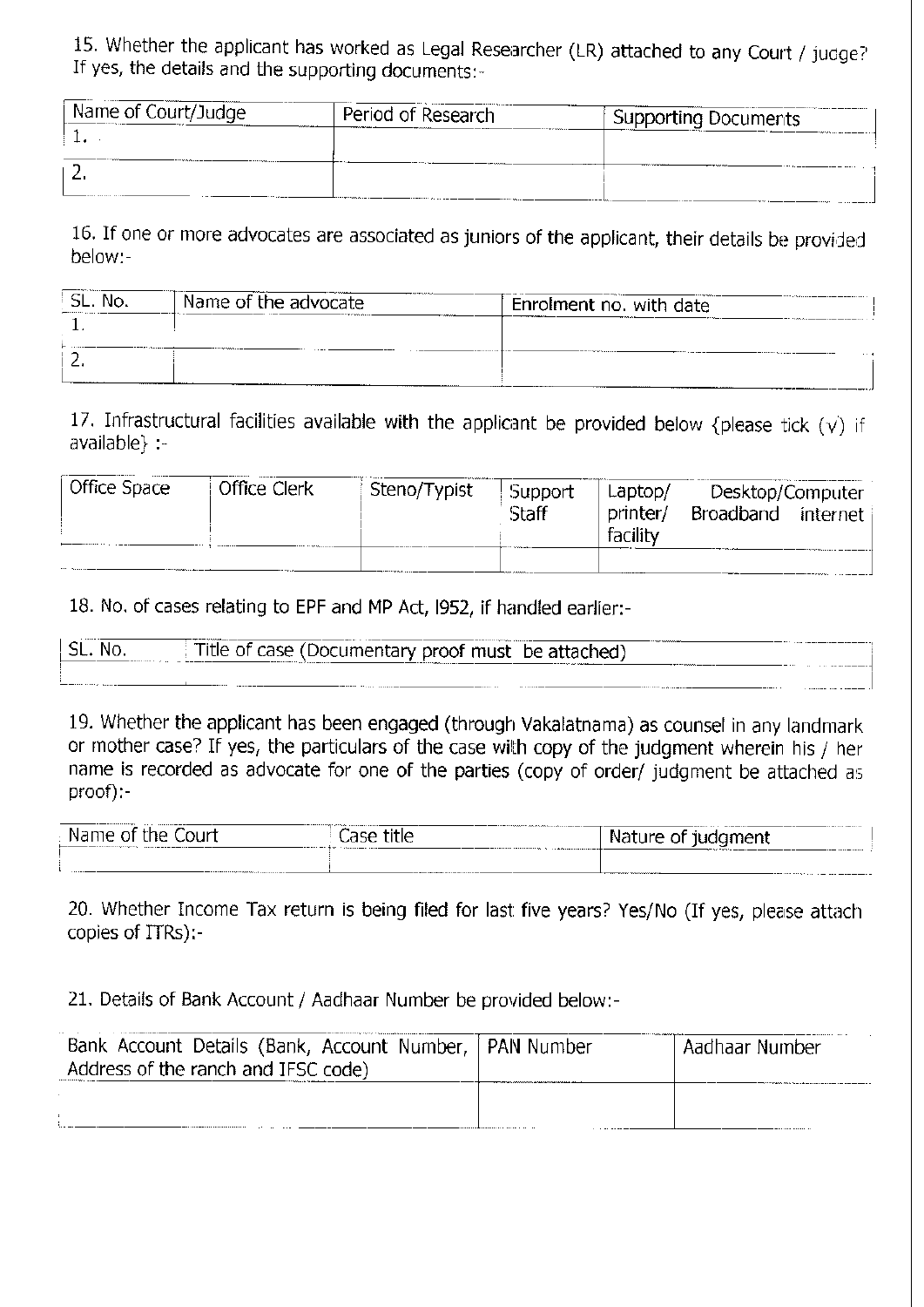22. Whether any criminal complaint has ever been filed or FIR registered or any criminal proceeding has ever commenced against the applicant advocate:-

| $\sim$<br>No.<br>ы. | Details of<br><i>i</i> allegations and proceedings<br><b>THE ALLASSACHUSE</b><br>$     -$ | __________<br>$-1$<br>-indina<br>made by court |
|---------------------|-------------------------------------------------------------------------------------------|------------------------------------------------|
|                     |                                                                                           |                                                |

23. Whether any proceeding has ever been commenced or is continuing before the Disciplinary committee of the Bar council for alleged professional misconduct:-

| ' SI. No. | Details of allegations and proceedings | Finding made by the Disciplinary<br>Committee |
|-----------|----------------------------------------|-----------------------------------------------|
|           |                                        |                                               |

24. Any additional professional qualifications(s), which will further the candidature, including membership of professional societies, awards and honours etc. may be listed in the box below (Documentary proof should be attached):-



- 1) I hereby confirm and declare that the information furnished in the application and in the attached certificate is true / correct and complete to the best of my knowledge and belief, I have not concealed any relevant information. I am fully aware that if any informalion furnished by me is found to be false / incorrect, my candidature for empanelment will be treated as cancelled and matter will be referred to the appropriate authority for necessary action.
- I also undertake to maintain absolute secrecy about the cases of EPFO as required under the relevant Act, Rules and Regulations. 2).
- I also undertake to return all case files and records to EPFO as and when required by EPFO. 3).
- I agree with the Fee Schedule notified by EPFO. 4).

Signature of Advocate/ Applicant

Enrolment Number : Date and Year of Enrolment: e-mail ID: Mobile Number:

Place:

Date: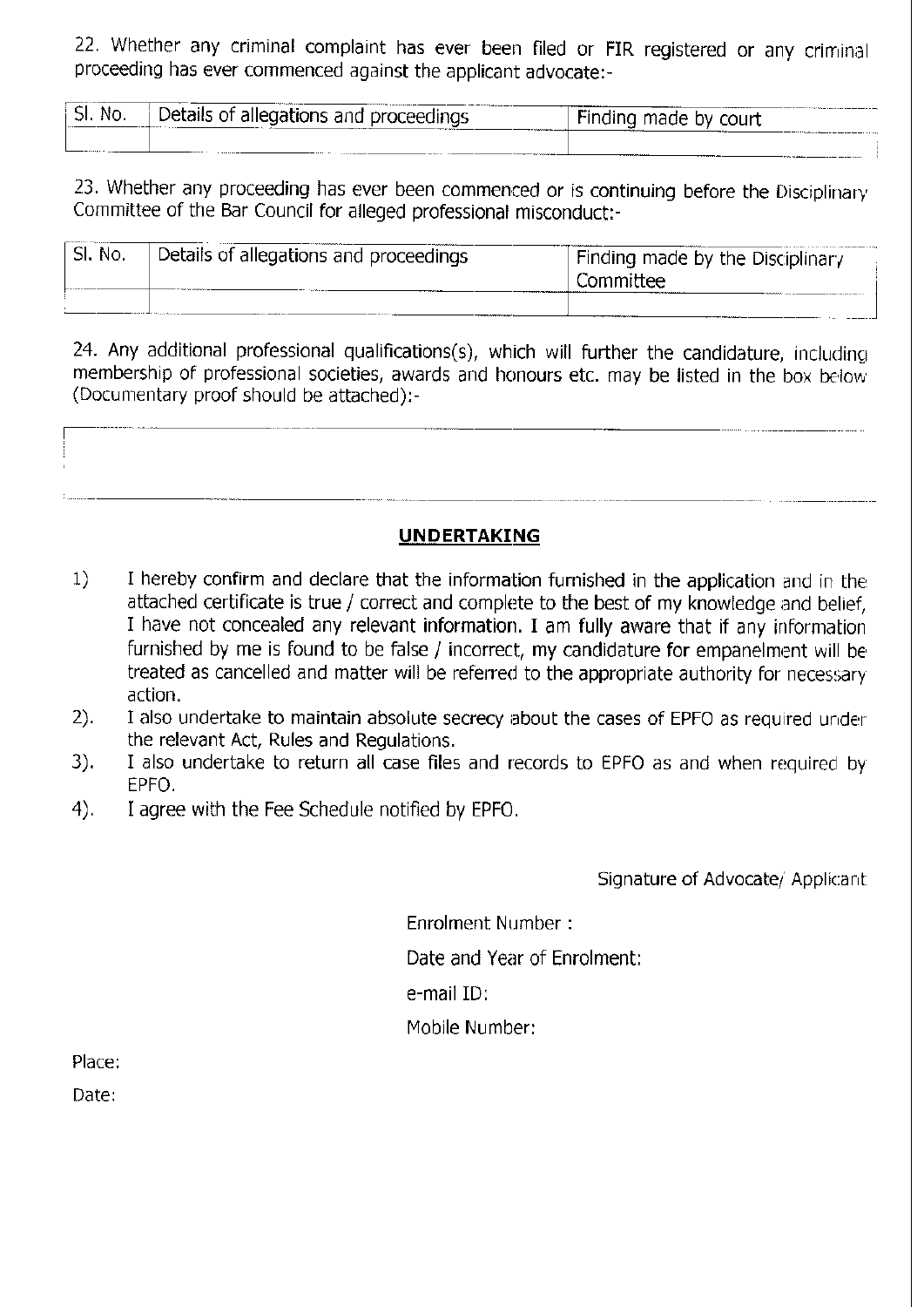APPLICATION NO. (To be filled by EPFO)

#### **ADDITIONAL INFORMATION SHEET**

(To be filled in by existing Panel advocates, applying for fresh empanelment)

- 1. Name of Panel Advocate:
- 2. Empanelled for Supreme Court/High Court/EPFAT New Delhi/CGIT/any other forum

- 3. Duration in the Panel:
- 4. Total No. of cases allotted:
- 5. No. of cases Decided:-

| In favour case title | Against | Remanded back |
|----------------------|---------|---------------|
|                      |         |               |
|                      |         |               |
| $\cdots$<br>.        |         |               |

6. No. of cases pending:

7. Details of oldest pending with the advocate: \_\_\_\_\_\_\_\_\_\_\_\_\_\_\_\_\_\_\_\_\_\_\_\_\_\_\_\_\_\_\_\_\_\_\_

- B. Special achievements, if any :
- 9, Remarks of applicant advocate, if any.

(Signature and name of the applicant)

Place:-

Date:-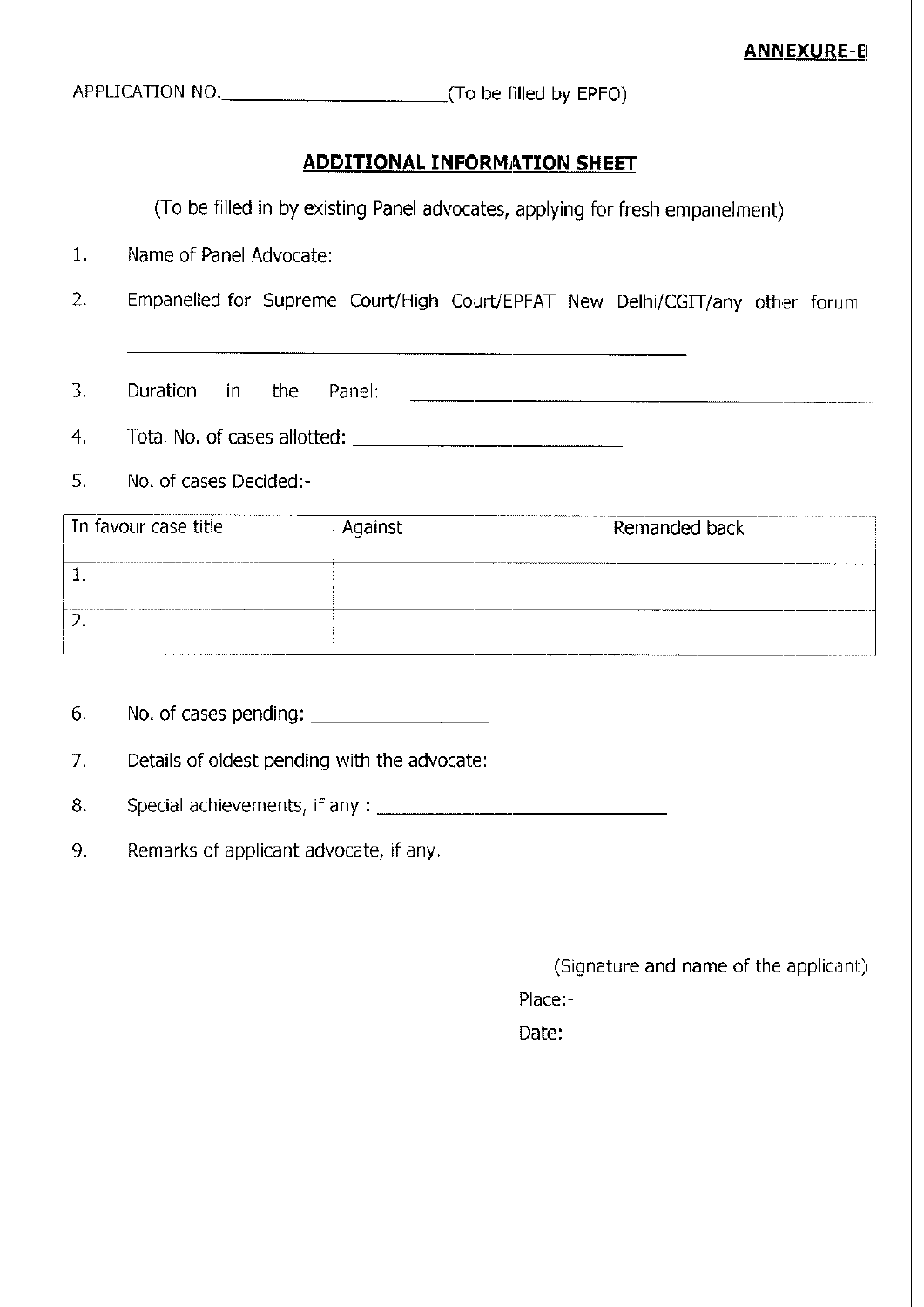

## Subject: Revision of fee payable to advocates on the panel of the Central Board/EPFO and other legal practitioners who may be engaged-regarding

The undersigned is directed to convey the approval of competent loan may on revision of the structure of fee in relation to panel advocates and Samous categories of legal practitioners engaged by the Central Board/EPFO The revised rates are laid down in four tables -A, B, C and D - contained in the instance incelar.

#### A. Supreme Court:

The fee structure applicable to a legal practitioner engaged in connection with litigation in the Supreme Court will be at the rates revised as under-

| $\mathbb{R}$ . | – Item of Work                                  | Fee for legal                                                            |
|----------------|-------------------------------------------------|--------------------------------------------------------------------------|
| $N_{\rm O}$    |                                                 | practitioner                                                             |
|                |                                                 | $\cdot$ (in Rs.)                                                         |
|                | All Regular Appeals<br>and                      | $\left[\begin{array}{cc} \text{Rs.9,000}\end{array}\right]$ case per day |
|                | All defended Writ Petitions for final<br>heanng |                                                                          |
|                | All defended Admission matters Rs.4.500/-<br>.  |                                                                          |

#### Table  $- A$

Page 1 of  $11$ 

Datin.<br>Tazam 

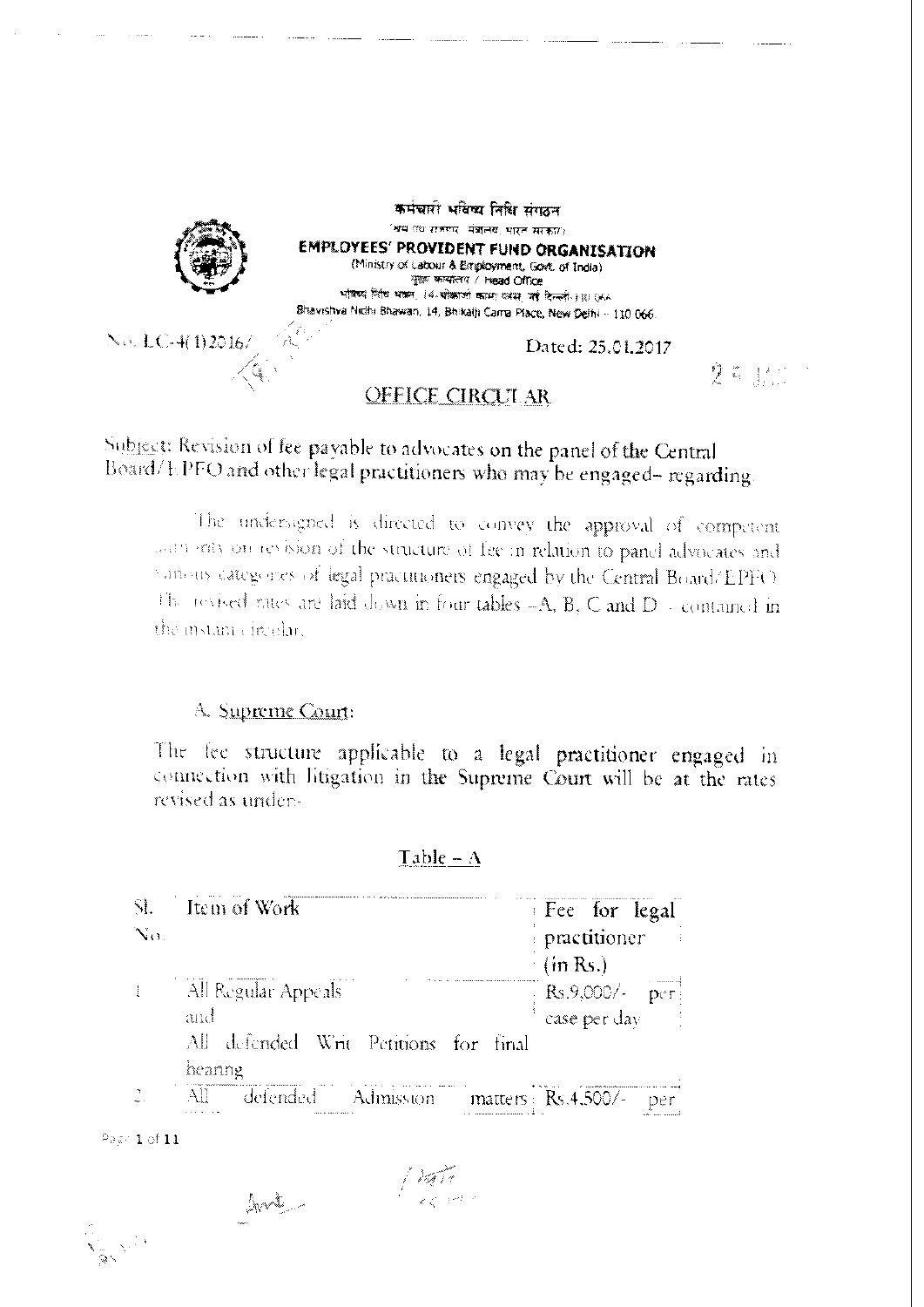|              | (SLP/TP/WP/etc)                                    | case per day     |  |
|--------------|----------------------------------------------------|------------------|--|
| 3.           | Settling of Pleadings                              |                  |  |
| $\ddagger$ . | Appearance in Miscellaneous Applications           |                  |  |
| 5.           | Conference                                         |                  |  |
| 6.           | Out of Headquarter                                 | Rs.9,000/- daily |  |
|              |                                                    | fee for the days |  |
|              |                                                    | of his absence   |  |
|              |                                                    | from HQ          |  |
|              | Conveyance charges for performing local            | Rs.1500/-        |  |
|              | journey while outside Headquarter                  |                  |  |
| 8.           | Clerkage                                           | Nil              |  |
| 9.           | Drafting SLP/Counter Affidavit/Rejoinder Rs.3000/- | per.             |  |
|              |                                                    | case             |  |
| 10.1         | Drafting Written Submission                        | Rs.3000/-<br>per |  |
|              |                                                    | case             |  |
| 11.          | Drafting or Appearance in Miscellaneous            | Rs.3000/-<br>per |  |
|              | Applications (including mentioning of the          | case             |  |
|              | case/Caveat/Clearance/obtaining<br>the             |                  |  |
|              | number and taking date for hearing)                |                  |  |

Note - Advocates of good repute and more than 20 years experience may also be engaged at the rates applicable to Group A Panel Counsel in Ministry of Law and Justice Circular dated 01.10.2015, reproduced as belows-

| SI. | Item of Work                          | Fee for legal      |
|-----|---------------------------------------|--------------------|
| No. |                                       | practitioner       |
|     |                                       | $\pm$ (in Rs.)     |
|     | 1. All Regular Appeals                | $RS. 13,500/- per$ |
|     | and                                   | case per day and   |
|     | All defended Writ Petitions for final |                    |

Page 2 of 11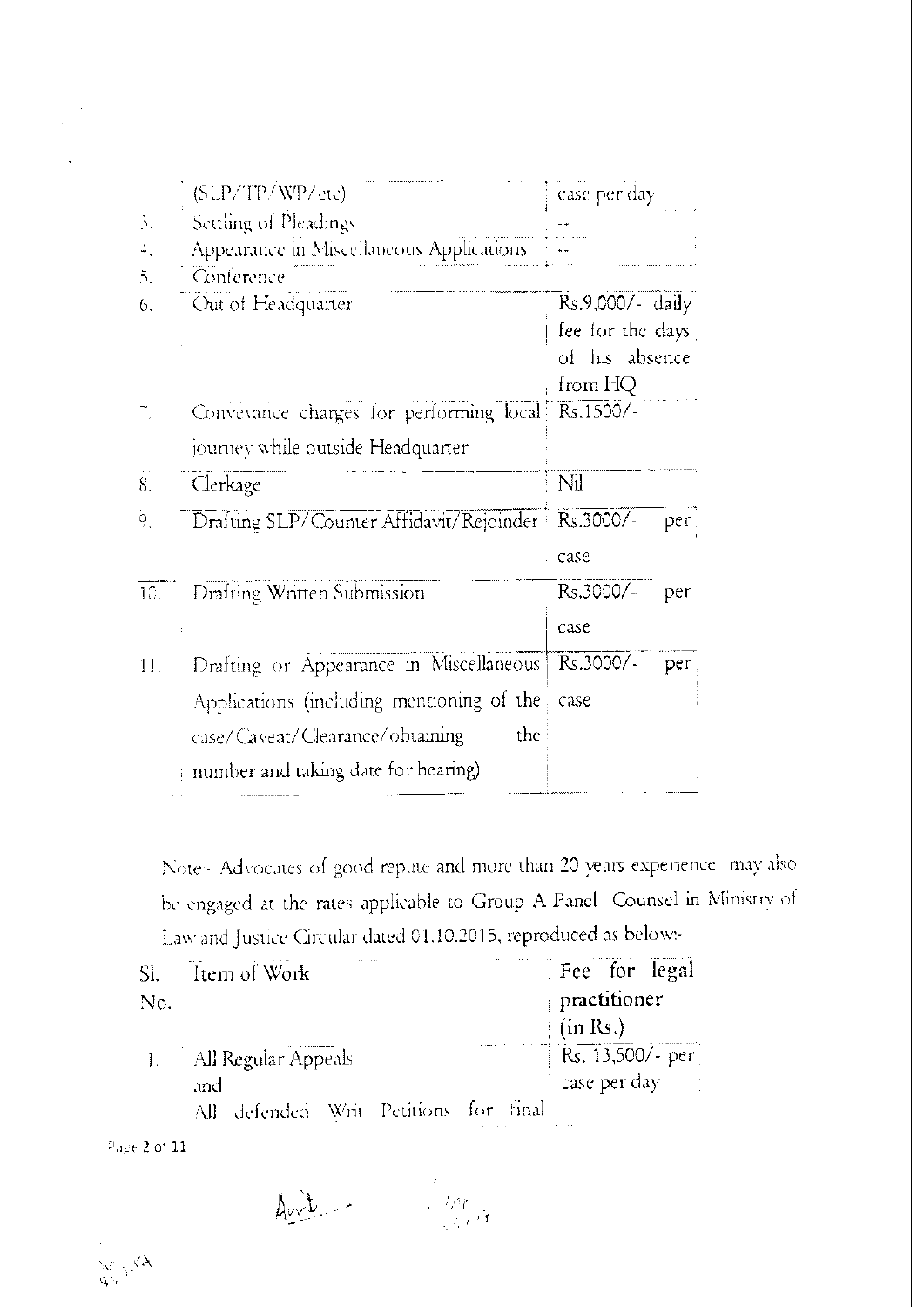|                          | hearing                                           |                        |
|--------------------------|---------------------------------------------------|------------------------|
|                          | $\mathbb{R}^+$<br>defended Admission              | matters Rs 9,000/- per |
|                          | (SLP/TP/WP/erc)                                   | case per day           |
| $\overline{\mathcal{E}}$ | Settling of Pleadings                             | $Rs. 5,250/-$ per      |
|                          |                                                   | case                   |
| 4.                       | Appearance in Miscellaneous Applications          | $Rs. 4.500/- per$      |
|                          |                                                   | case                   |
| Š.                       | Conference                                        | Rs.9007-<br>per        |
|                          | 6. Out of Headquarter                             | case                   |
|                          |                                                   | Rs.13,500/             |
|                          |                                                   | daily fee for the      |
|                          |                                                   | $d$ ays of<br>his.     |
|                          |                                                   | absence<br>$f$ rom     |
|                          | Conveyance charges for performing local Rs.1500/- | HQ                     |
|                          |                                                   |                        |
|                          | journey while outside Headquarter                 |                        |
| $\overline{s}$           | Clerkage                                          | Nil                    |
| Ò,                       | Dratting SLP/Counter Affidavit/Rejoinder          |                        |
| IĈ.                      | Drafting Written Submission                       |                        |
| 11.                      | Drafting or Appearance in Miscellaneous           |                        |
|                          | Applications (including mentioning of the         |                        |
|                          | case/Caveat/Clearance/obtaining<br>the.           |                        |
|                          | number and taking date for hearing)               |                        |
|                          |                                                   |                        |

 $\ldots$ 

All other terms and conditions applicable to Panel Counsels in the pre-revised OM bearing number No.21(04)1999-Judl dated 24.09.1999 read with OM bearing number No.21(C5)2011-Judl dated 01.10.2011 issued by the Ministry of Law and Justice shall continue to remain applicable.

Page 3 of  $11$ 

 $\Delta_{\mathbb{Z}}\mathbb{Z}_{\mathbb{Z}}^{\mathbb{Z}}$  $\frac{1}{2}$   $\frac{1}{2}$   $\frac{1}{2}$   $\frac{1}{2}$   $\frac{1}{2}$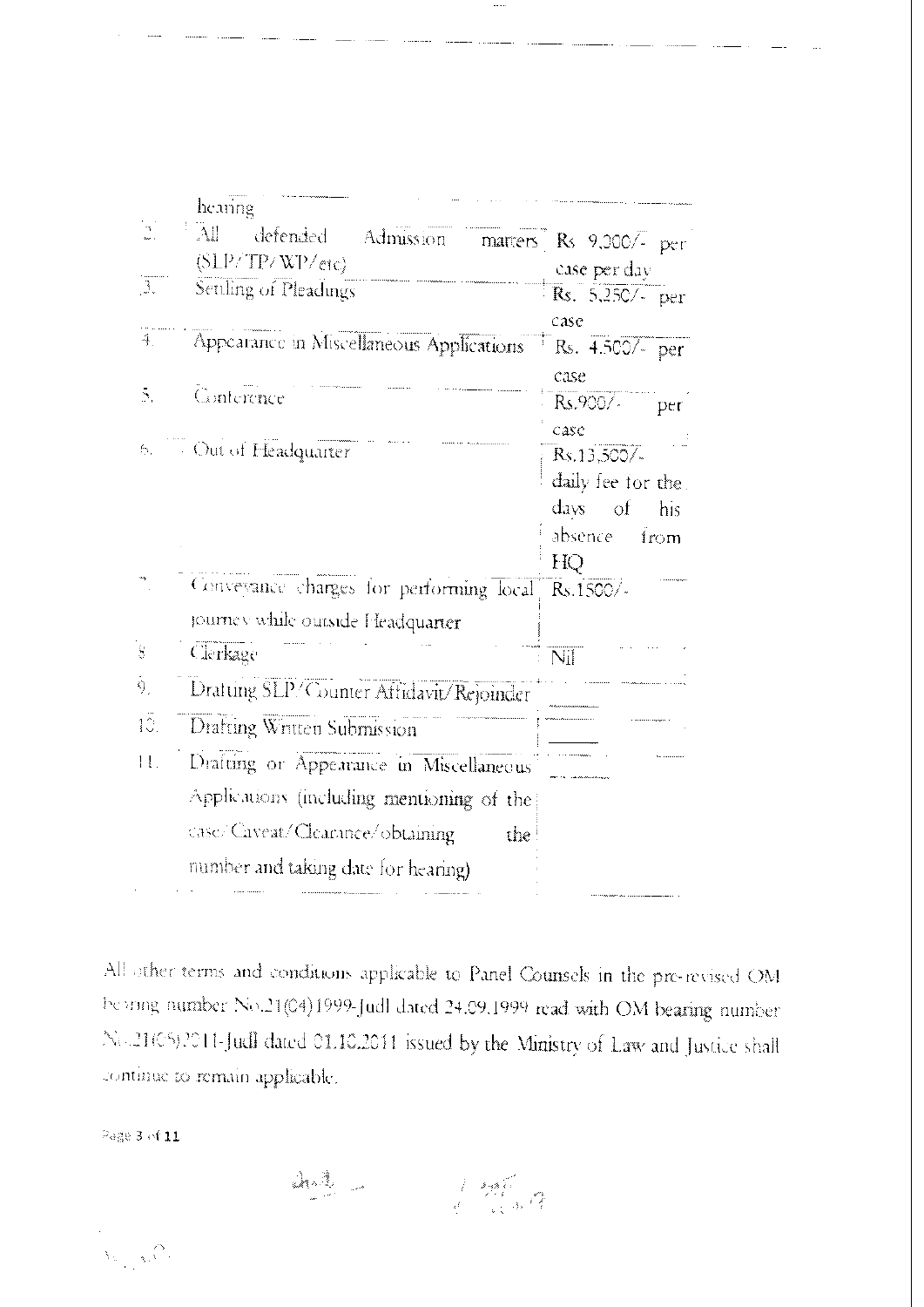# B. High Coun, EPFAT, CAT, and NCDRC:

The fee structure applicable to Panel Counsels, Assistant Solicitors General of vanous High Courts, Central Government Standing Counsel, Senior Central Government Standing Counsel (Sr.CGSC) engaged in connection with hugation in all High Courts, EPFAT, CAT, and NCDRC are revised as per the following rates:-

| ほうに |  |
|-----|--|
|     |  |

|                  | S.No. Item of work                                                                                                                                                                                                                                                                                                    | Revised fee                                                                                                                                               |
|------------------|-----------------------------------------------------------------------------------------------------------------------------------------------------------------------------------------------------------------------------------------------------------------------------------------------------------------------|-----------------------------------------------------------------------------------------------------------------------------------------------------------|
|                  | Suits. Writ Petitions and Appeals, Rs. 9,000/- per case per day<br>including oral Applications for Leave to of effective hearing. In case<br>Appeal to Supreme Court in Writ of non-effective hearing Rs.<br>and<br>Petitions<br>including Special civil applications in maximum of 5 hearings.<br><b>High Courts</b> | Revision Petitions 1,500/- per day subject to                                                                                                             |
|                  | Application for Leave to Appeal to<br>Supreme Count in Whit Petitions-                                                                                                                                                                                                                                                | Rs. 3,000/- per case                                                                                                                                      |
| 3                | Drafting or Settling pleadings, and<br>Affidavits (per pleadings)                                                                                                                                                                                                                                                     | Rs. 3,000/- per case                                                                                                                                      |
| 4<br>$\varsigma$ | Miscellaneous Application<br>Conference                                                                                                                                                                                                                                                                               | Rs. 3,000/- per case<br>Rs 9007 - per conference subject<br>to the following limitations:                                                                 |
|                  |                                                                                                                                                                                                                                                                                                                       | (i) In respect of for settling<br>pleadings- one conference.<br>(ii) In respect of heating of Writ<br>matters, Suits, appeals and<br>Supreme courts leave |
|                  |                                                                                                                                                                                                                                                                                                                       | applications etc-Three<br>conferences                                                                                                                     |

 $\int_{\mathbb{R}^2} f_1(x) dx$ 

 $P_4$ ge 4 of 11

 $x_{\text{c},\text{v}}$ ా

 $\bar{f}_{-i}$ 

And -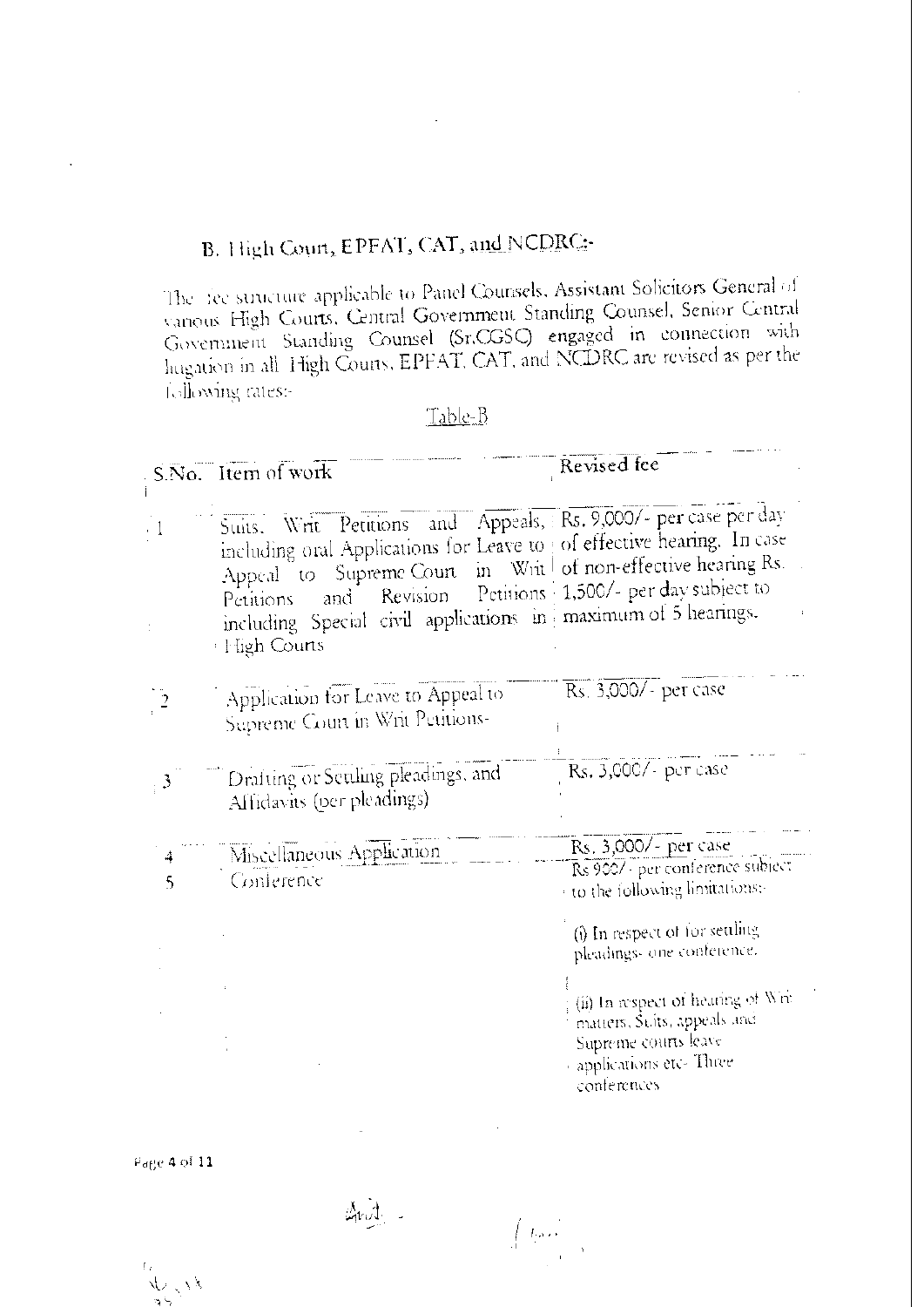| Miscellaneous and out of pocket<br>CYDCINON                                     | As per actuals to the<br>satisfaction of the concerned.<br>– field office. |
|---------------------------------------------------------------------------------|----------------------------------------------------------------------------|
| Written opinions and written advice<br>un luding advice on evidence (inclusive) | $R_{5.}3.750/4$                                                            |
| of consultation).                                                               |                                                                            |

◆ All other terms and conditions applicable to the above mentioned Counsels in means Fligh Courts of CAT Benches as laid down vide the Department of Legal  $\text{MSE} \sim \text{Cov}^{\text{max}}_{k} \mathbb{E}[\mathbf{1}|\mathbf{2}]$ , 96-judh, OM No. 26(3)99-judh, OM No. 25(3)/99-judh. and OM No. 26(2): 9 Judl., all dated 24.09.99, read with OM No. 26(1) [2005. Judi dated 31.01.2008, OM No. 26(1)/2011 Judl., dated 01.16.2011,  $($   $)\iota$ N .23(2)2001-Juil & OM No. 22(02)2001 dated 14.7.2001 and OM 23(2)2011 justi dated 1.10.2011 shall continue to remain applicable.

## C. District and Subordinate Courts:

The fee structure applicable for counsels empanelled by the Central Board/EPFO. Central Govt Standing Counsel (CGSC), Sr. CGSC, Standing Govt Counsel, Addl. Standing Govt. Counsel for District and Subordinate Courts and District Consumer Forums for such Courts and Forums, will be as under.-

#### Table-C

| $N_{\rm eff}$ | Item of work                 | Revised fee                                            |
|---------------|------------------------------|--------------------------------------------------------|
|               | lice for effective hearing.  | $+$ Rs. 1,800 per day                                  |
|               | The formon-effective hearing | · Rs. 600 per day ( limited<br>To 5 such hearings in a |
| $\cdots$      |                              |                                                        |

Page 5 of 11

avi -

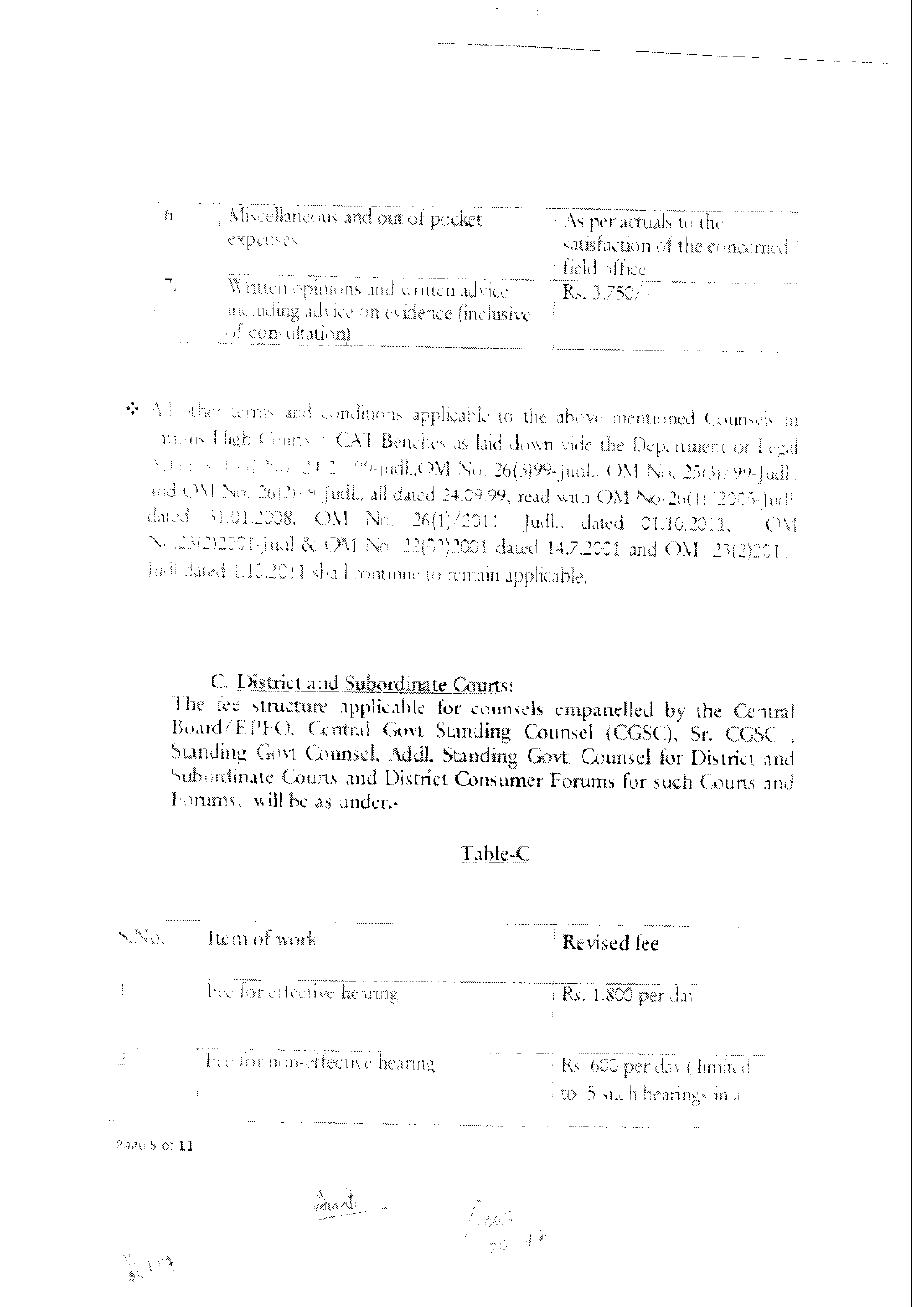|                       |                                                                            | case)                                                                                                           |
|-----------------------|----------------------------------------------------------------------------|-----------------------------------------------------------------------------------------------------------------|
| Ņ                     | <sup>T</sup> Fee for drafting Written Statement,<br>Givunds of Appeal etc. | Rs. 1,500 per pleading                                                                                          |
| 4.                    | Fee for drafting other pleadings of misc.<br>nature                        | Rs. 600 per pleading                                                                                            |
| $\tilde{\mathcal{D}}$ | Fee per Conference                                                         | Rs. 900 (limited to 5 such<br>conferences in a case /<br>group of identical cases)                              |
| Á,                    | Daily fee for out of Headquarters                                          | Rs.2,700 per day                                                                                                |
|                       | Conveyance charges for local journey<br>outside Headquarters               | Rs. 900 [lump sum]                                                                                              |
| Š.                    | Expenses for stay in hotels                                                | Rs. 1,800 per day                                                                                               |
| Υk.                   | Clerkage<br>Ť                                                              | @ 10% of total fee<br>excluding miscellaneous<br>and out of pocket<br>expenses (maximum Rs.<br>5,250 in a case) |
| ίC.                   | hee for identical Cases                                                    | Full fee in the 1st case<br>and Rs. 750 per suit for<br>connected cases (max. 3                                 |

 $\label{eq:2.1} \frac{1}{\sqrt{2}}\int_{0}^{\infty}\frac{1}{\sqrt{2\pi}}\left(\frac{1}{\sqrt{2\pi}}\right)^{2\alpha} \frac{1}{\sqrt{2\pi}}\int_{0}^{\infty}\frac{1}{\sqrt{2\pi}}\left(\frac{1}{\sqrt{2\pi}}\right)^{\alpha} \frac{1}{\sqrt{2\pi}}\frac{1}{\sqrt{2\pi}}\int_{0}^{\infty}\frac{1}{\sqrt{2\pi}}\frac{1}{\sqrt{2\pi}}\frac{1}{\sqrt{2\pi}}\frac{1}{\sqrt{2\pi}}\frac{1}{\sqrt{2\pi}}\frac{1}{\sqrt{2\pi}}$ 

Page 6 of 11

 $\mathcal{L}(\mathcal{A})$  and  $\mathcal{L}(\mathcal{A})$ 

 $\lim_{n\rightarrow\infty}\frac{1}{n}\int_{\mathbb{R}^{n}}\frac{1}{\left(1-\frac{1}{n}\right)^{n}}\int_{\mathbb{R}^{n}}\frac{1}{\left(1-\frac{1}{n}\right)^{n}}\frac{1}{\left(1-\frac{1}{n}\right)^{n}}\frac{1}{\left(1-\frac{1}{n}\right)^{n}}\frac{1}{\left(1-\frac{1}{n}\right)^{n}}\frac{1}{\left(1-\frac{1}{n}\right)^{n}}\frac{1}{\left(1-\frac{1}{n}\right)^{n}}\frac{1}{\left(1-\frac{1}{n}\right)^{n}}\frac{1}{\left(1-\frac{1$ 

 $\frac{1}{\sqrt{2}}\int_{0}^{\sqrt{2}}\frac{d\lambda}{\lambda}$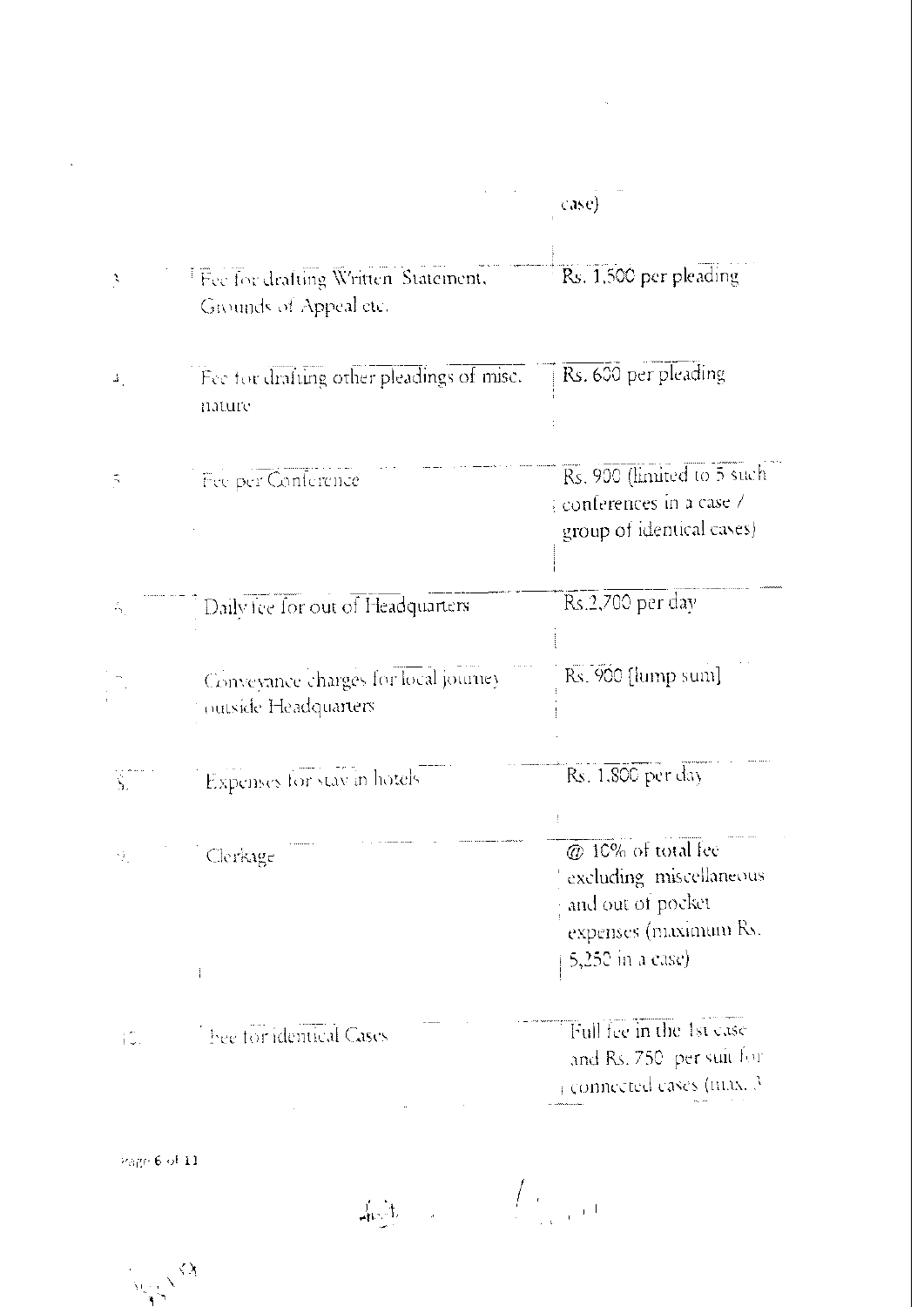|                                           | cases)                                                                   |  |
|-------------------------------------------|--------------------------------------------------------------------------|--|
|                                           |                                                                          |  |
|                                           |                                                                          |  |
| Miscellaneous and out of pocket expenses. | $\triangle$ As per actuals to the<br>sausfaction of the OIC of<br>RO/SRO |  |
|                                           |                                                                          |  |
|                                           |                                                                          |  |

[34] after terms and conditions applicable to above memoined Counsels vide Chouring on C. Legal Afrans's OM No. 27/111)/1999-Judl dated 24.09.1999 read with OM No. 27(25) '2011-Judl. dated 01.09.2011 shall cominue to remain applicable.

## D. Arbitration Cases:

The Fee structure applicable to Senior/Junior Arbitration Panel Counsel:-

### Table-D

| S.No.                                    | Details of work                | Revised Fee               |
|------------------------------------------|--------------------------------|---------------------------|
|                                          | Fee for effective hearing      |                           |
|                                          | Seturer Geunsel                | Rs.2,250/- per appearance |
|                                          | Jumor Counsel                  | Rs.1,500/- per appearance |
|                                          | Fee for non-effective hearings |                           |
|                                          | Senior Counsel                 | Rs.450/- per appearance   |
|                                          | Juma Gamel                     | Rs.300/- per appearance   |
|                                          |                                | (maximum four such        |
|                                          |                                | $\text{heamps}$           |
|                                          | For drafting pleadings         |                           |
|                                          | Senior Counsel                 | Rs.1.500/- per pleading   |
|                                          | Junior Counsel                 | Rs.750/- per pleading     |
| $\stackrel{\text{\tiny 3}}{\Rightarrow}$ | Conference Fee                 |                           |
|                                          | Semon Connsei                  | Bs.450/- per conference   |
|                                          | Junior Counsel                 | Rs.300/- per conference   |

Page 7 of 11

 $\mathbb{A}\mathbb{U}$ 

 $\lim_{\substack{\longrightarrow \\ \omega\in\mathbb{R}^N}}\sqrt{\frac{2\pi}{\lambda}}$ 

 $\left(\begin{array}{c} -q_1^2 \\ q_2^2 \end{array}\right)_{\rm eff}$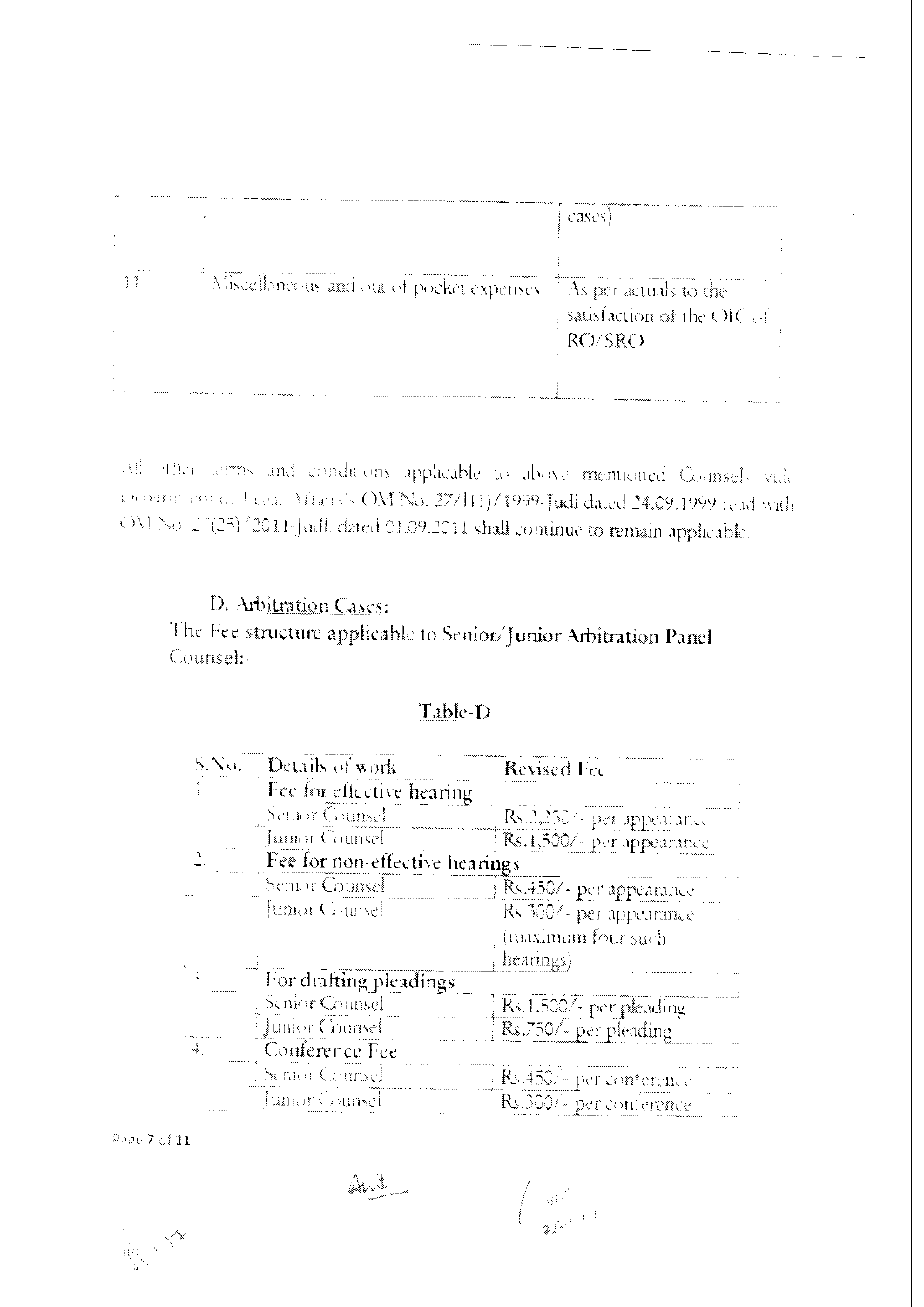|   | 1.111                            | (Ultimited to three such) |
|---|----------------------------------|---------------------------|
|   |                                  | conference in a case)     |
| ↖ | Daily fee for out of Headquarter |                           |
|   | Senior Counsel                   | Rs.3,000/- per day        |
|   | Junior Counsel                   | iper day<br>.   .         |

All other terms and conditions applicable to OM Ho. 30(3)/99-Judl. dated 24.09.99 read with OM No. 25(11)/2005/Judl. dated 31.01.2008, shall continue to remain applicable.

### General Instructions:

- The revised fee structure is broadly based on the circular bearing No. i. 26(1)2014/Judl dated 1.10.2015 read in conjunction with the circulars dated 24.9.1999, 1.10.2011 and various clarifications issued by the Department of Legal Affairs, Ministry of Law and Justice, Govt. of India.
- Rates of fee prescribed under Table-B shall also be applicable for items of legal  $\ddot{u}$ . work done by an advocate in connection with a litigation in any other Tribunal(s) or Adjudicatory Forum.
- A claim for fee for attending court hearing will be entertained only if the iii. appearance of advocate(s) engaged (conducting or arguing counsel) in a case is recorded in the Daily Order Sheet related to the hearing. In any case where an advocate claims to have participated in a hearing but his name does not find mention in the related Daily Order Sheet, the onus to prove the participation in the said hearing shall lie with the advocate concerned.
- Claim for drafting/ filing/ settling of pleadings/petition/OA/ counter  $\mathbf{a}$ affidavit/rejoinder/caveat/misc. application e.t.c. will be entertained only when a copy of the filed document is enclosed with the bill.
- Claim for typing and photocopying charges will be restricted to the number of V. pages in the Petition/Counter Affidavit/Rejoinder/Misc. Application/etc.

Page 8 of 11

Avite -

 $V_{k_1,N}$  $S^X$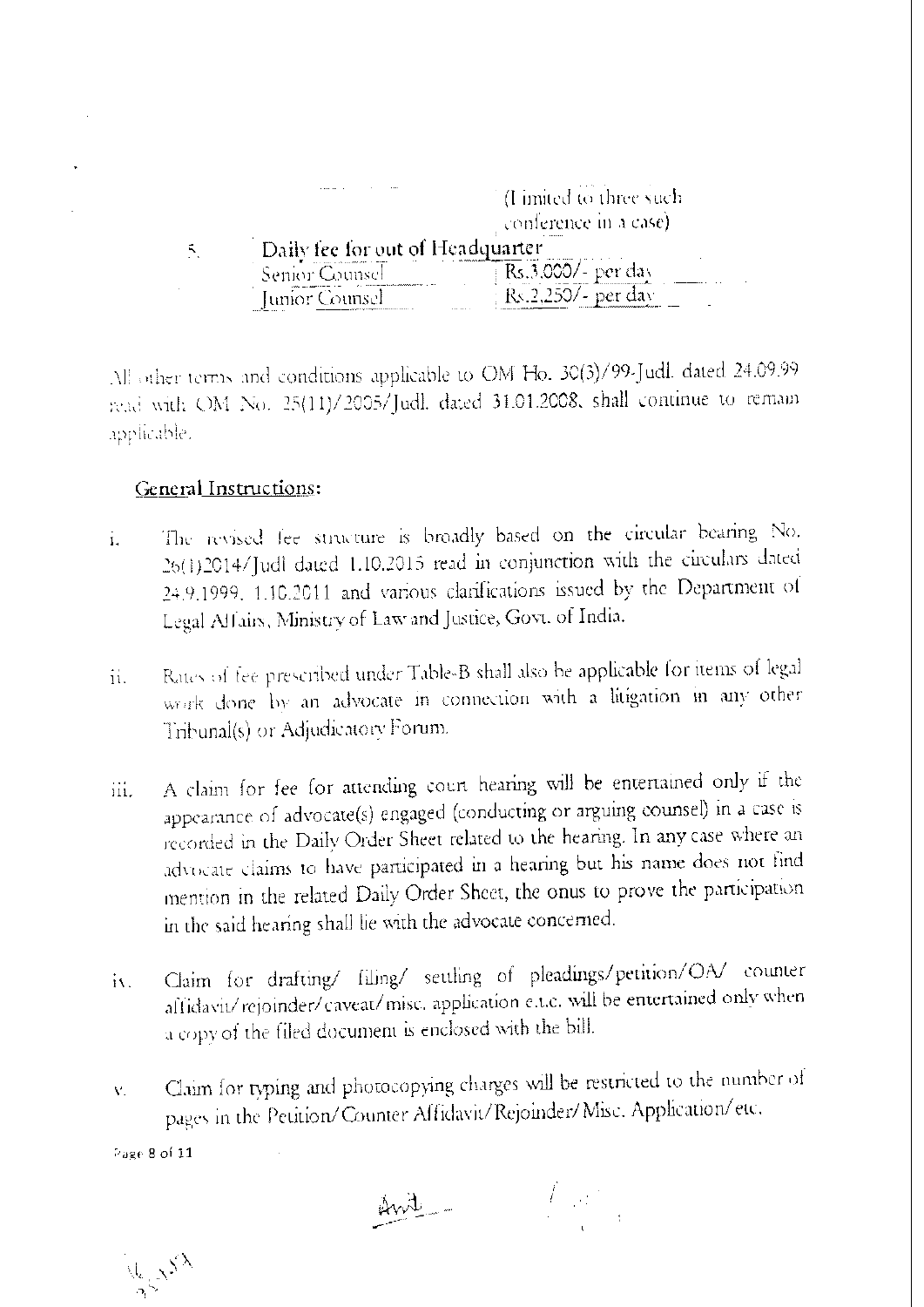- A bill in respect of an individual legal case may be presented by an advocate for  $\mathcal{L}$ each item of work (as listed in the able above) as soon as it becomes due without waiting for that legal case to get over. The EPFO office concerned shall process the bills immediately and the payment shall be released within a month of the date of the receipt of bill complete in all respect.
- The obrase "Central Board " or "EPFO" includes its offices and officers and vii. should be construed according to the demand of the context
- Identical cases have been explained in OM dated 24.09.1999 of Ministry of viii. Law and Justice, GOI, as follows:

Two or more cases where substantially identical questions of law or facts are moduci and when the main difference is in the names, addresses of the parties convened, convert of money included, etc., where the common or whousail judgments are delivered irrespective of the fact whether all the cases are hand together or not.

- ix. Effective Hearing Means:
	- $\overline{a}$ A hearing wherein either one or both parties involved in case are heard by the Court is an effective hearing. However, in a hearing if merely a case is mentioned and adjourned or only directions are given or only judgment is delivered by the Court, it would not constitute an effective hearing but will be termed as non-effective hearing.
	- In a civil case, a date, on which plaint/petitioner/written  $\mathbb{b}$ statements is filed or the issues are framed or a hearing in which witnesses are examined by way of filing of affidavit or otherwise or cross-examination take place or an important miscellaneous application is argued or final arguments take place. - is an instance of effective hearing.
	- In a criminal case, a date, where charge or notice, as the case  $\left\{ \cdot \right\}$ may be, is framed against the accused or hearing wherein recording of testimonies of witness including cross examination or recording

Page 9 of 11

入土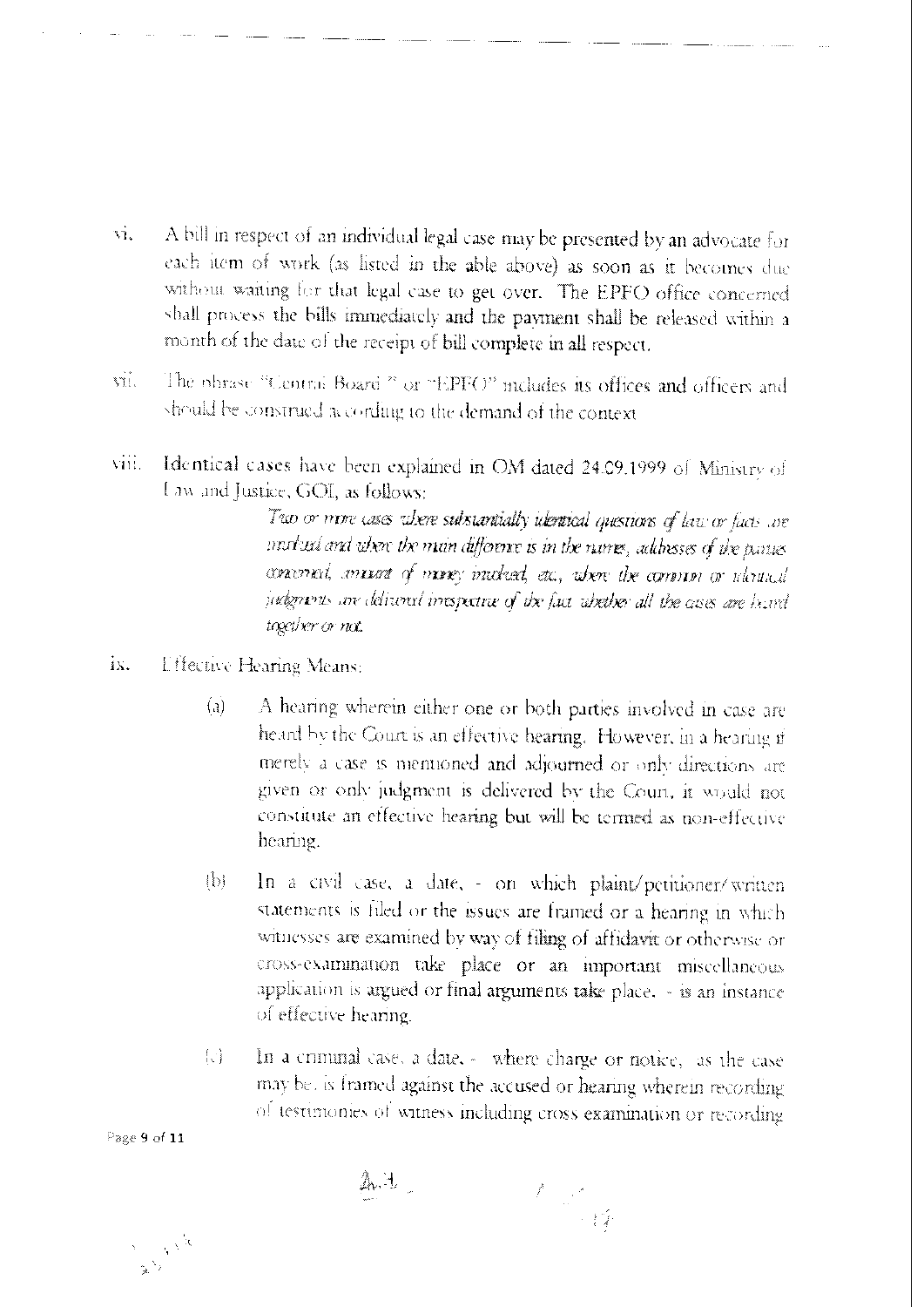of statement of the accused under section 281 of 313 Cr. P.C. take place or defence witnesses are examined or argument on any important miscellaneous application is heard, - is an instance of effective hearing.

An empanelled advocate or other legal practitioner to whom a case has been assigned, is bound to attend all hearings in that casewhether effective or non-effective.

- Travel out of Headquarters: If a counsel is required to go out of the  $\mathbf{X}$ . Headquarters in connection with assigned legal work like for conference with a Senior Counsel, appearance in a court outside the Headquarters etc., he will be entitled to reimbursement of expenses incurred for travel, lodging and boarding at par with a Group A Officer in Junior Administrative Grade (JAG).
- The competent authority to approve the legal fee bill shall be as per the xi. Schedule of Financial and Administrative Powers, issued by the Finance Division of EPFO, as amended from time to time. It has also been clarified by Finance Division of Head Office vide its note dated 01.09.2016 that the word used "in each case" refers to recurring expenditure. Hence, the power delegated under item No. 22 may be used for the sanction of the bill amount by the field offices, accordingly.
- If in a particular case, it is ascertained by the OIC that the best interest of the xii. Social Security or the Central Board/EPFO can be served by engaging an advocate outside the panel, the reason for engaging such advocate may be recorded by the officer in charge of the RO or SRO concerned and conveved (through proper channel) to the ACC of the Zone concerned, for his/her approval. If an advocate outside the panel is engaged, the fee structure prescribed in the instant circular shall apply to the work done by such advisates as well.
- viii. An advocate can be engaged from outside the panel of the Central Board/FPFO, against a fee which is higher than that prescribed in the instant circular, it his/her engagement for a litigation is considered desirable to protect or promote the best interest of social security or the Central Board/EPFO.

 $4rd$  $\int\limits_{\Gamma_{\rm{eff}}=0.5\,\epsilon} \frac{1}{\epsilon_{\rm{eff}}\left|\Gamma_{\rm{eff}}\right|}$ 

 $^{\circ}$  ipe  $10$  of  $11$